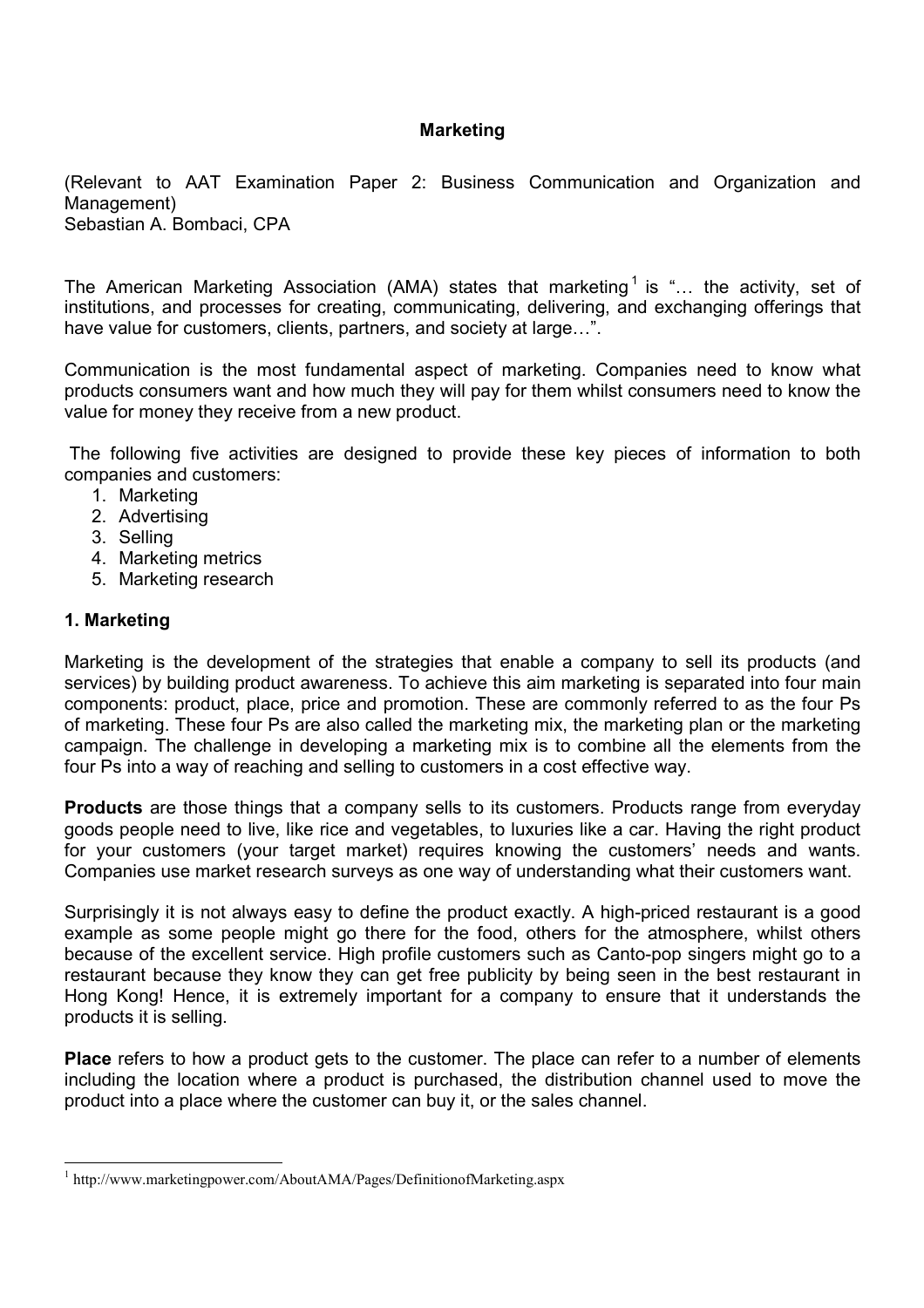The choice of an appropriate sales channel to sell a product is also a key to the successful marketing of a product. Sales channels include the selection of a geographic region, an industry (retail versus commercial sales), or the market segment (such as teenagers, adults, or families. Using the restaurant example from above, the physical location of the restaurant is where the customer must go to purchase the restaurant's products.

Whilst a product's selling **price** appears self-explanatory it is often difficult to determine in practise as it is impacted by both market competition and economic conditions. For instance, in 2007 the global economy was very buoyant, creating a high demand for commodities. As an example, the price of crude oil jumped to US\$150 per barrel. In late 2008 the financial crisis dampened global demand for those same commodities and product prices fell dramatically (e.g. the price of crude oil fell to US\$40 per barrel).

Achieving the correct price for a product helps to create a successful marketing campaign. For customers, price is a key factor in their purchasing decision as they use price to measure how a company's expertise, insight and past-experience can help the customer.

Too high a product price may result in no sales being made. Price a product too low and a company can lose money with every sale. Hence, it is important to price attractively so that the product will appeal to customers, they'll feel good about their purchase and the company can generate a profit.

Promotion refers to all the marketing methods that are used to let customers know about the company's product. Promotion includes most of the things you think of when marketing is mentioned, such as advertising and sales. There are a wide variety of tools to promote a product such as leaflets drops, direct mail to customers, advertising, sales brochures, contests, rebates and giveaways.

The purposes of promotion are:

- To create awareness of the product amongst potential customers
- To demonstrate the product's values and benefits to customers
- To create a desire amongst potential customers to purchase that product
- To let customers know that your company has that product
- To let customers know that they can buy the product from your company

Promotion is used both to remind existing customers of a company and its products as well as attracting new customers. The aim of marketers is to develop promotions which appeal to each customer based on the reasons a customer is attracted to a product, such as price, convenience, quality, brand or uniqueness.

#### Additional focus areas for the marketing mix

Whilst the four Ps of marketing are the major building blocks of a marketing plan, recent marketing theories also focus on a number of additional areas to help a company to develop its market.

People play a big part in building both business and marketing relationships. Companies need to ensure not only that their business objectives are aligned with their customers' needs but also that the behaviour of their employees meets their customers' expectations. By getting to know their customers better, the company has a better chance of finding out what products the customers want.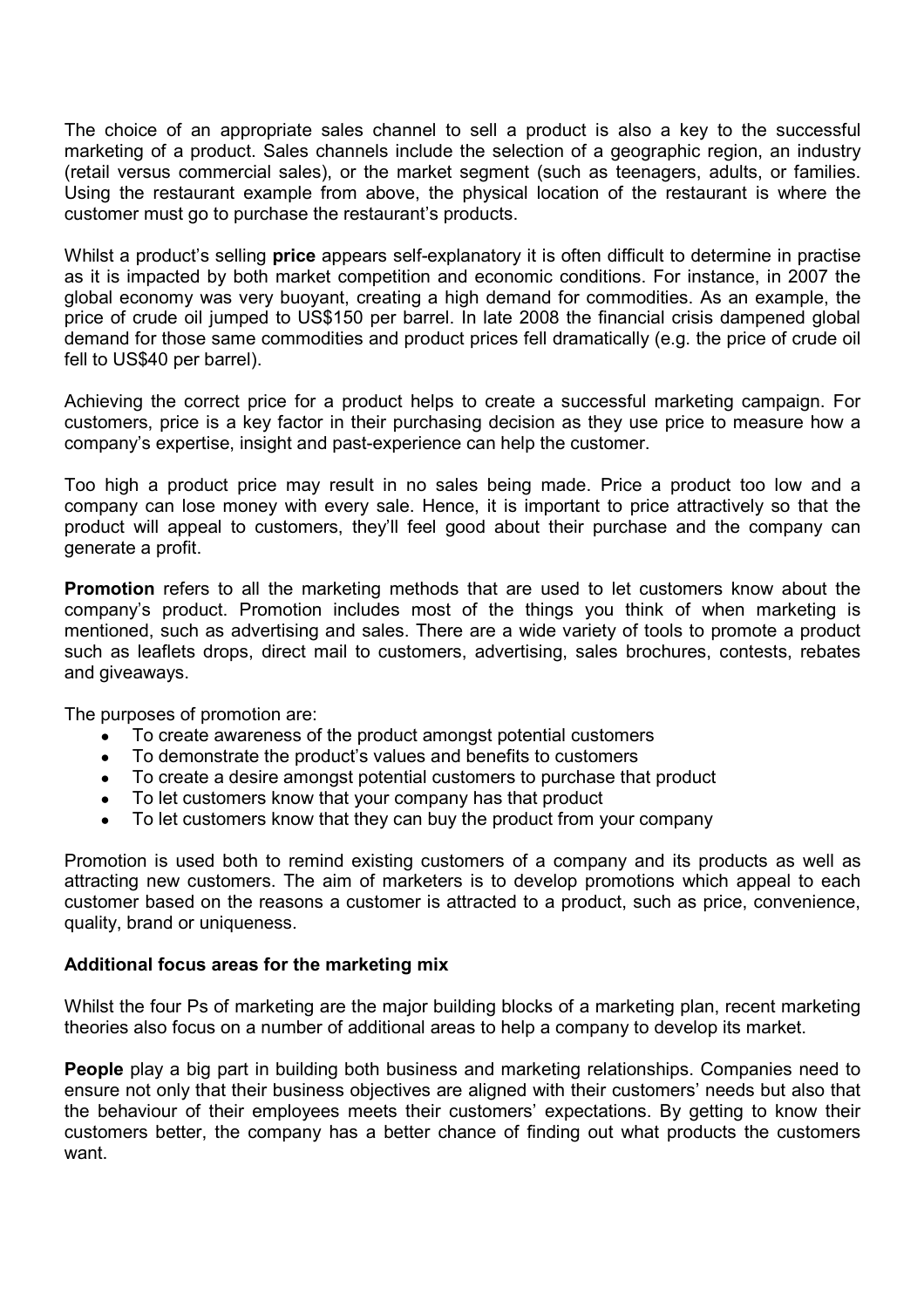Every business has many processes. Developing, implementing and refining business processes are keys to business success. Business processes need to be reviewed on a regular basis as the operations and size of the business change, and customer preferences change.

Companies need to ensure that the physical evidence of their marketing mix which customers actually see and feel also contributes to the perceived quality of the products. In other words, if a company's products are considered a global brand leader (such as Louis Vuitton) then its marketing campaigns must also be aligned with its global brand image and the quality associated with its products.

# 2. Advertising

Advertising is the way that a company communicates its message to its customers. Advertising can be broken down into four key processes, which are based on the AIDA model.

The AIDA model is based on producing a favourable response from a customer. The assumptions are that the salesperson must:

- Gain the attention of the customer; otherwise if the customer does not know that the company or the product exists, so they cannot do business with the company
- Foster interest in the product either by building on an existing interest that the customer has or creating an interest
- Stimulate a **desire** to purchase the product because the customer believes that the company can meet the customer's needs
- Encourage **action** to complete the purchase

# 3. Selling or sales

Selling is a company's business process that puts the company in the best position to provide its products to the customer. Companies use a range of techniques to engage the purchaser, and these techniques are called sales promotions. Sales promotions may include discounting, coupons, guarantees, free gifts, competitions, vouchers, demonstrations, bonus commissions and sponsorship.

These sales techniques can be classified into two broad groups: a pull promotion or a push promotion.

A pull promotion addresses the customer directly with a view to getting them to demand the product (or pull) from the distribution chain. Advertising is one form of pull promotion. For instance the movie trailers seen on television are a good example of a pull promotion.

Some key pull promotion activities include:

- Advertising in magazines, newspaper, restaurant guides, web guides
- Advertising in tourist magazines
- Distributing leaflets to surrounding business and residential areas
- Street advertising